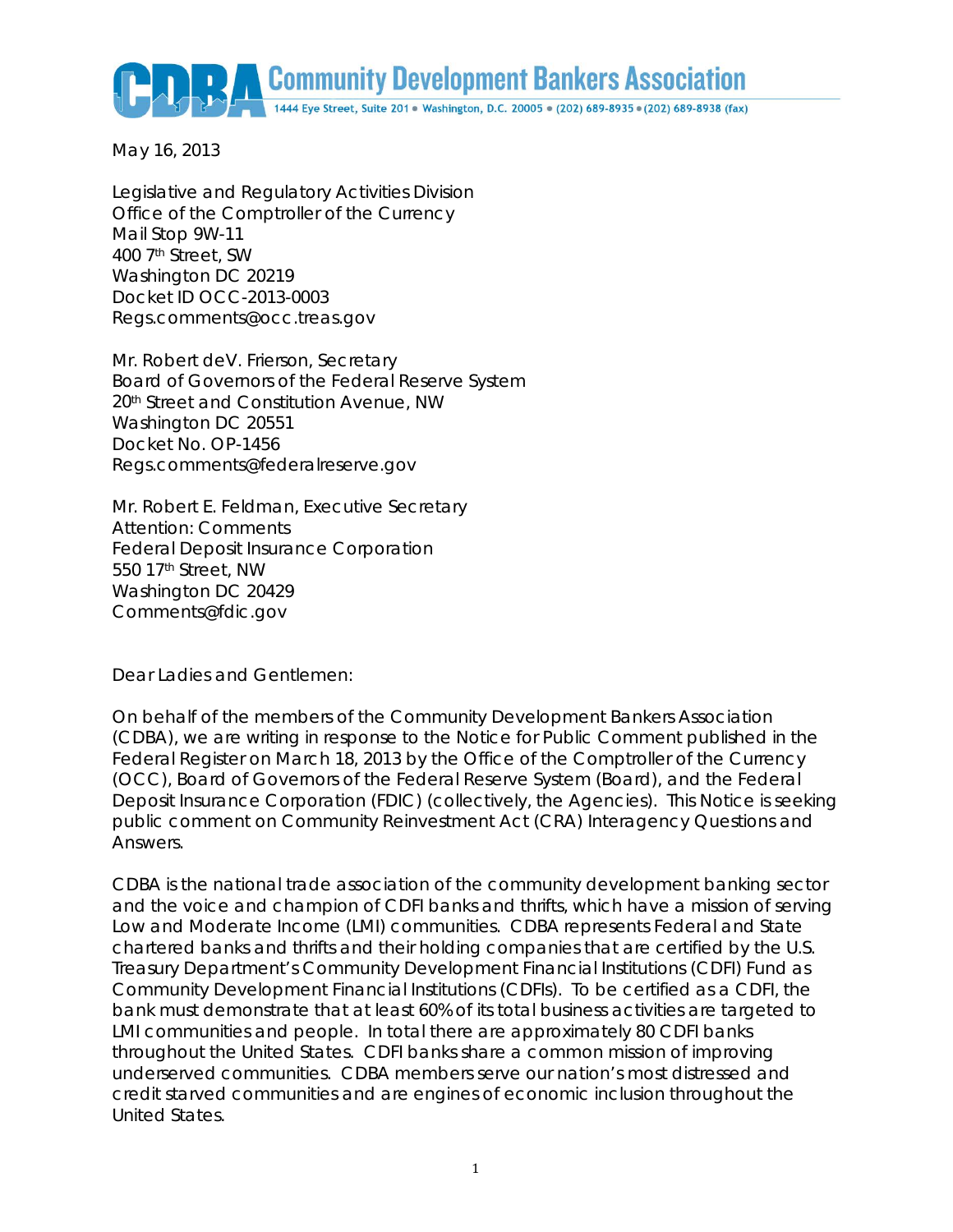CDFI banks make a difference in the lives of tens of thousands of people in the communities they serve. CDFI banks are often the only source of credit and financial services in these communities. CDFI banks make loans to build and renovate housing so that people have a decent place to live. Our housing lending, in turn, sparks revitalization of other housing in our neighborhoods. CDFI banks make loans to small businesses so that people will have jobs. The businesses our banks lend to, in turn, act as magnets that draw other businesses into the community. Our lending has a ripple effect throughout the community far beyond our direct customers, changing a community's dynamic.

Within the context of CRA, CDFI banks have a unique perspective. They are part of a small handful of financial institutions that are both subject to CRA regulation and potential recipients of investments and deposits by other banks with CRA obligations. We applaud the Agencies for their efforts to update the regulations. Some of the proposed changes codify practices that banks have already been engaging in, but will benefit from explicit recognition that adds needed clarity.

Effective Implementation of the new Q&As at the examiner level is critically important; thus, we strongly advise the agencies to follow through with examiner guidance and training to ensure CRA evaluations are predictable and consistent for all parties. Such training and guidance should give banks fair consideration for experimentation and developing new products and services tailored to local, low-and-moderate income markets.

#### **Community Development Activities Outside of an Institution's Assessment Area(s) in the Broader Statewide or Regional Area that Includes the Institution's Assessment Area(s)**

We agree with the intention of the proposed Q&A to clarify the circumstances under which institutions can receive consideration for investments made in funds that serve statewide and regional areas. Such funds can play an important role in serving underserved communities. To add clarity about what is needed before activities outside an assessment area can be considered, the Agencies propose that an activity "may not be conducted in lieu of, or to the detriment of, activities in the institution's assessment areas." We are concerned that this language could be interpreted and applied as a restriction; thus having the unintended effect of discouraging support of statewide and regional investments. Instead, we suggest replacing the current language "adequately addressed the needs" of an assessment area with simply "addressing the needs" of an assessment area. By deleting "adequately," it creates greater flexibility. Such simplified language may better accomplish the goal of encouraging loans and investments in underserved areas while requiring institutions to continue to meet the needs of a bank's assessment area(s). To provide banks with an even greater incentive to participate in such funds, the Agencies should create a "bright line" that will give banks a tangible performance benchmark. Specifically, if a bank has received a "Satisfactory" or "Outstanding" rating on their most recent CRA examination, examiners should deem that sufficient to proactively invest in funds serving a broader statewide or regional area.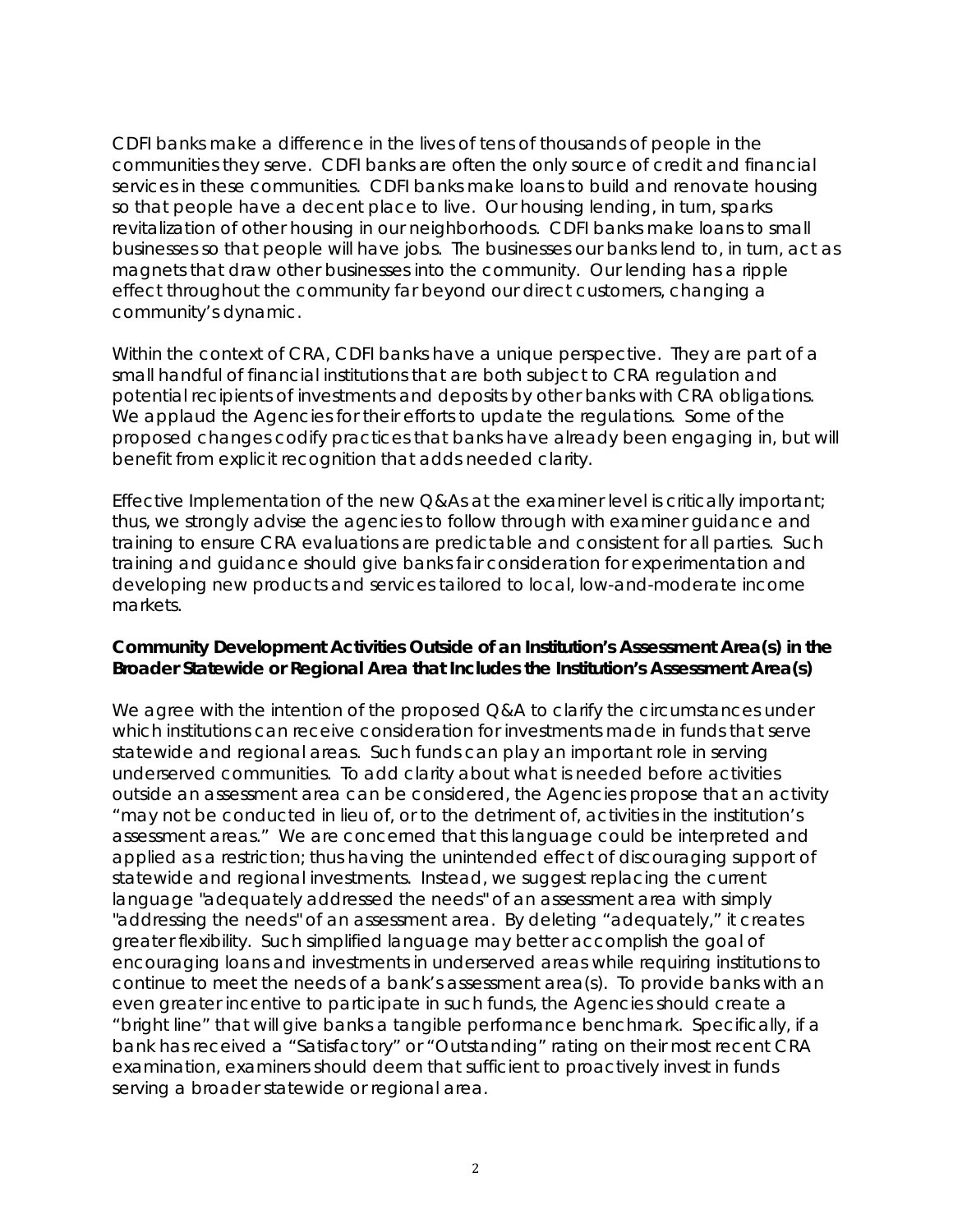#### **Investments In Nationwide Funds**

As indicated in CDBA's 2010 testimony, CRA should cover all broad geographies in which a bank does significant business. The principal focus of CRA, however, should be on local credit needs. We support clarifying language facilitating bank support of nationwide funds that can fill credit gaps in underserved communities. We are particularly supportive of efforts to encourage large institutions with relatively small foot prints (e.g. industrial loan companies; wholesale, investment, credit card, or internet based banks) to support a broader range community development investments. Similar to the comments above on state wide or regional funds, we are concerned about the language stating that an activity "may not be conducted in lieu of, or to the detriment of, activities in the institution's assessment areas." We believe that this language could be interpreted and applied as a restriction; thus having the unintended effect of discouraging support of nationwide funds. As suggested in the comments above on state wide or regional funds, adopting a "bright line" benchmark would also provide banks with a greater incentive to support nationwide funds.

# **Community Services Targeted to Low- and Moderate-Income Individuals**

We support language allowing the use of proxies for determining whether certain community service activities benefit low- and moderate-income individuals. The Agencies specifically propose that activities targeted to benefit: (1) schools with a signification portion of the students qualifying for free and reduced lunch per USDA guidelines; and (2) health care organizations with a significant portion of patient qualifying for Medicaid and Medicare benefits, may use these needs-based program qualifications in lieu of actual income data for the purpose of demonstrating low- and moderate-income benefit. We strongly support this change and encourage the agencies to consider expanding the list to include other (e.g. HUD Section 8 vouchers, food stamps, or benefits under either SSI or TANF) types of government needs-based proxies for determining income in the services test. Such changes will significantly reduce paperwork burden for banks and borrowers.

# **Service on the Board of Directors**

The proposed revisions to the Q&A pertaining to Board service are welcome. Board members that are employees of a bank may often have a useful range of experience and expertise beyond advice on "financial matters" to offer. We are pleased that proposed Q&A recognizes this fact and will give CRA for such contributions. We urge, however, the Agencies to broaden their consideration of a bank's contributions to a nonprofit beyond Board service Such contributions should be recognized if they are part of a substantive commitment on the part of the bank to the overall health and effectiveness of the nonprofit.

# **Qualified Investments (Proposed New Q&A § \_\_.12(t)-9)**

The Agencies should ensure that CRA consideration is given only to the portion of an investment that serves community development purposes. Proposed  $Q&A$   $.12(t)(9)$ , however, goes too far. It can be read to limit CRA consideration to only the amount of investment income earned by a recipient community development organization if any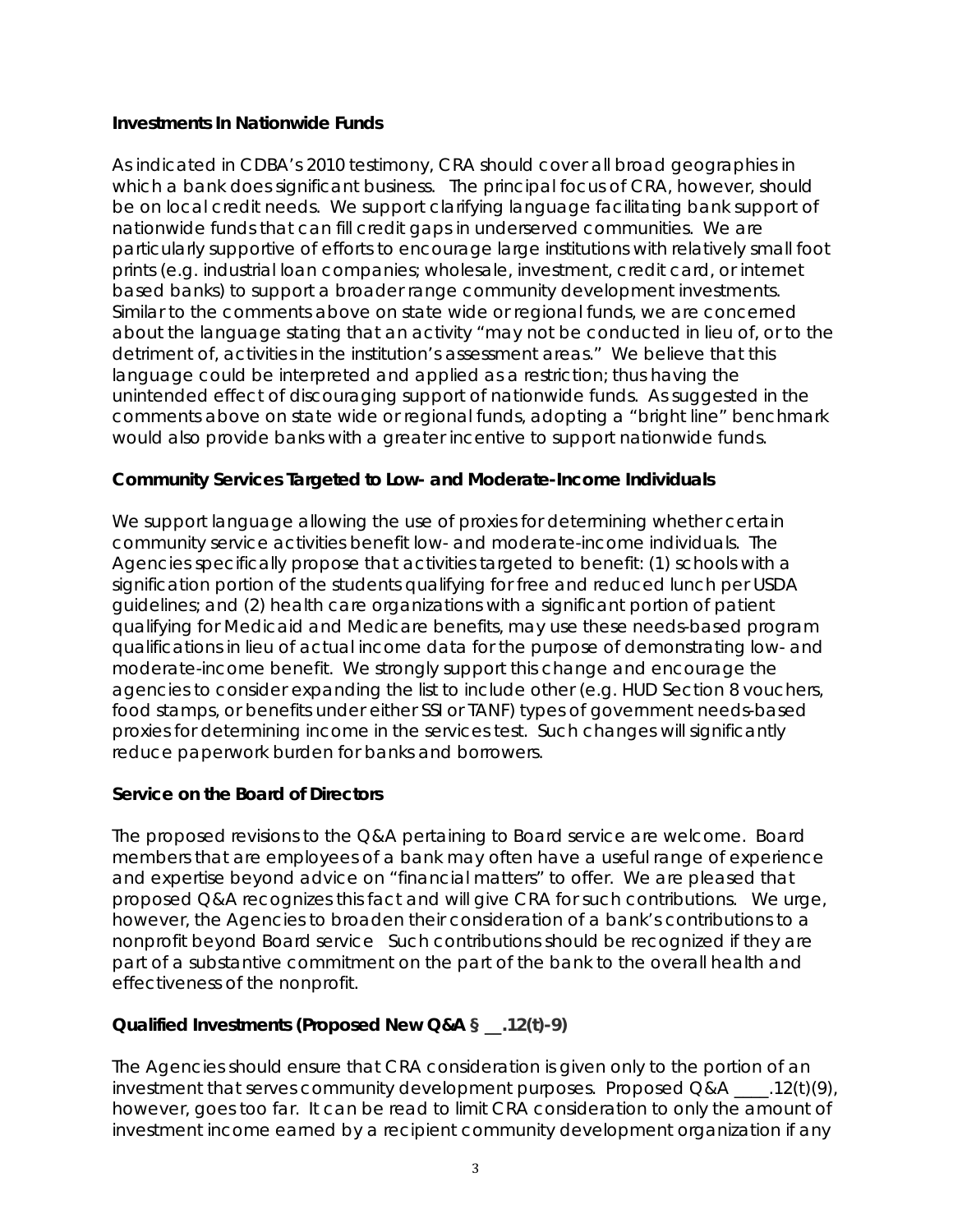portion of the CRA investment is invested in, for example, Treasury securities. The proposed restriction could have the unintended consequence of precluding full CRA consideration of investments in CDFIs. For example, when a bank makes a qualified investment in a CDFI, the CDFI uses that investment to further its own strategy of making loans and investments for community development purposes, a process that takes time to underwrite and close loans.

To ensure the Q&A does not limit CRA lending to CDFIs, the second sentence of \_\_*.12(t)- 9* should be amended and an additional sentence included (see changes in *bold italics*)":

"If an institution invests in (or lends to) an organization that, in turn, invests those funds in instruments that do not have as their primary purpose community development, such as Treasury securities, and *the agreement between the institution and the recipient requires that the recipient use* only the income, or a portion of the income, from those investments to support the organization's community development purposes, the Agencies will consider only the amount of the investment income used to benefit the organization or activity that has a community development purpose for CRA purposes. *If the agreement between the institution and the recipient requires that the investment be used for community development purposes, then the Agencies will give consideration for the full amount of the investment even if the recipient, in turn, invests the funds and earns income from that investment.* "

#### **Activities with Minority- and Women-Owned Financial Institutions and Low Income Credit Unions (Resignation of Existing Q&As)**

Section 804(b) of CRA allows the Agencies to consider capital investment, loan participation, and other ventures undertaken by an institution in cooperation with minority- and women-owned financial institutions and low-income credit unions as a factor when assessing the CRA performance of non-minority and non-women owned financial institutions ("majority-owned institutions"). We urge the Agencies to give CRA consideration to support provided to all certified CDFIs. We applaud the regulatory agencies for recognizing the important contributions of minority- and women-owned financial institutions and low-income credit unions. We believe, however, that certified CDFIs should be on equal footing as we are engaging in serving the same types of underserved communities and populations. Just like the agency is proposing the use of proxies to establish low- and moderate-income benefit for certain Community Services activities (discussed above), CDFI certification provides a proxy that is as or more effective for identifying institutions focused on mission and serving Low- and Moderate-Income communities.

We thank you for consideration of these recommendations and look forward to working with you to preserve credit availability in distressed communities.

Sincerely,

The Membership of the Community Development Bankers Association